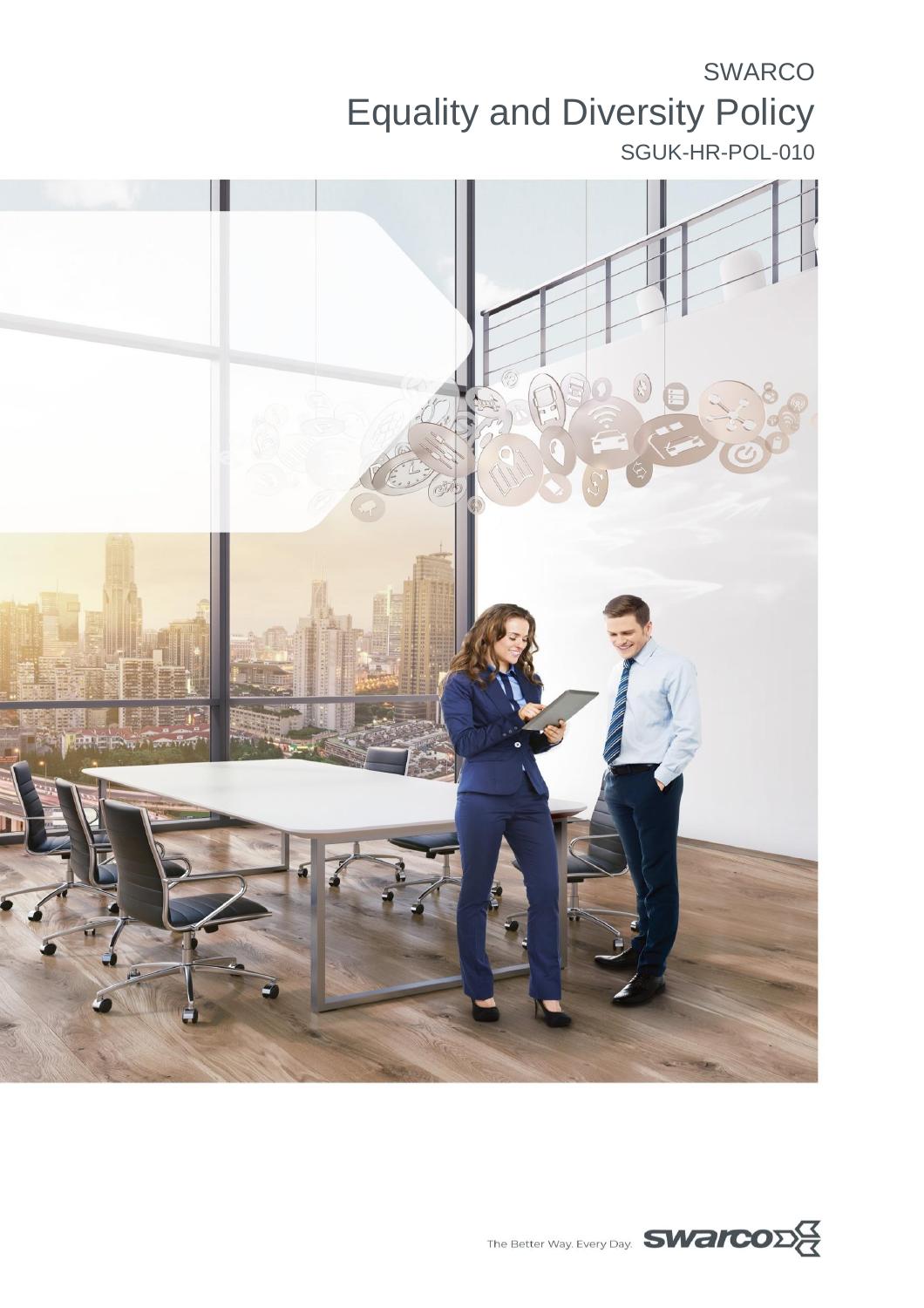

#### **Revision History**

| Rev            | <b>Revision detail</b>          | Date       |
|----------------|---------------------------------|------------|
| $\overline{1}$ | <b>New Document First Issue</b> | April 2019 |
|                |                                 |            |
|                |                                 |            |
|                |                                 |            |
|                |                                 |            |
|                |                                 |            |
|                |                                 |            |
|                |                                 |            |
|                |                                 |            |
|                |                                 |            |
|                |                                 |            |
|                |                                 |            |
|                |                                 |            |
|                |                                 |            |
|                |                                 |            |
|                |                                 |            |
|                |                                 |            |
|                |                                 |            |
|                |                                 |            |
|                |                                 |            |
|                |                                 |            |
|                |                                 |            |
|                |                                 |            |
|                |                                 |            |
|                |                                 |            |
|                |                                 |            |
|                |                                 |            |
|                |                                 |            |
|                |                                 |            |
|                |                                 |            |
|                |                                 |            |
|                |                                 |            |
|                |                                 |            |
|                |                                 |            |
|                |                                 |            |
|                |                                 |            |
|                |                                 |            |

| 01/04/2019<br>Date: | Reference: | SGUK-HR-POL-010 | Rev:  |        |
|---------------------|------------|-----------------|-------|--------|
|                     |            |                 | Page: | 2 of 4 |

Document distribution is through use of electronic document management systems. Printed copies are uncontrolled documents and must be verified against the electronic version prior to use.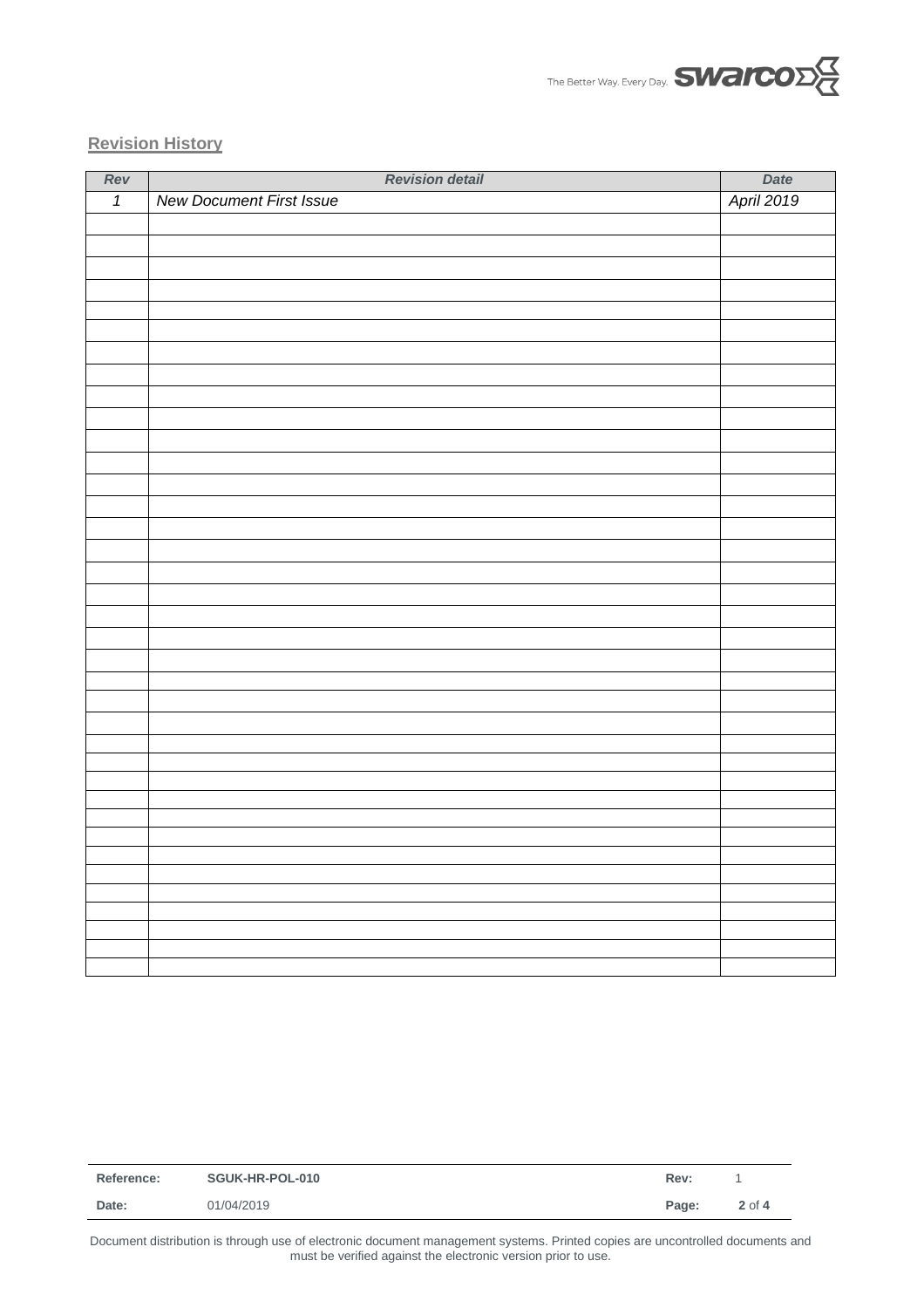

# **EQUALITY & DIVERSITY POLICY**

#### **1 Introduction**

This policy applies to the SWARCO Group of companies based in the UK; SWARCO UK Ltd, SWARCO TRAFFIC Ltd, APT Skidata Ltd, SignPost Solutions Ltd, collectively referred to hereafter as "The Company".

The Company is committed to encouraging Equality and Diversity amongst our workforce and eliminating unlawful discrimination.

The aim is for our workforce to be truly representative of all sections of society and our customers, and for each employee to feel respected and able to give their best.

The Company, in providing goods, services or facilities, is also committed to the elimination of unlawful discrimination against customers or the public.

### **2 Purpose**

The policy's purpose is to:

- **PED FIRM EXECT:** provide equality, fairness and respect for all our employees, whether they are temporary, parttime or full time
- not unlawfully discriminate because of the Equality Act 2010 protected characteristics of age, disability, gender reassignment, marriage and civil partnership, pregnancy and maternity, race (including colour, nationality and ethnic or national origin), religion or belief, sex (gender) and sexual orientation
- oppose and avoid all forms of unlawful discrimination. This includes in pay and benefits, terms and conditions of employment, dealing with grievances and discipline, dismissal, redundancy, leave for parents, requests for flexible working, and selection for employment, promotion, training or other developmental opportunities

## **3 Commitments**

The Company commits to:

- Encourage equality and diversity in the workplace as this makes good practice and makes business sense
- Create a working environment free of bullying, harassment, victimisation and unlawful discrimination, promoting dignity and respect for all, and where individual differences and the contributions of all staff are recognised and valued
- Take seriously complaints of bullying, harassment, victimisation and unlawful discrimination by fellow employees, customers, suppliers, visitors, the public and any others in the course of the organisation's work activities

| <b>Reference:</b> | SGUK-HR-POL-010 | Rev:  |        |
|-------------------|-----------------|-------|--------|
| Date:             | 01/04/2019      | Page: | 3 of 4 |

Document distribution is through use of electronic document management systems. Printed copies are uncontrolled documents and must be verified against the electronic version prior to use.